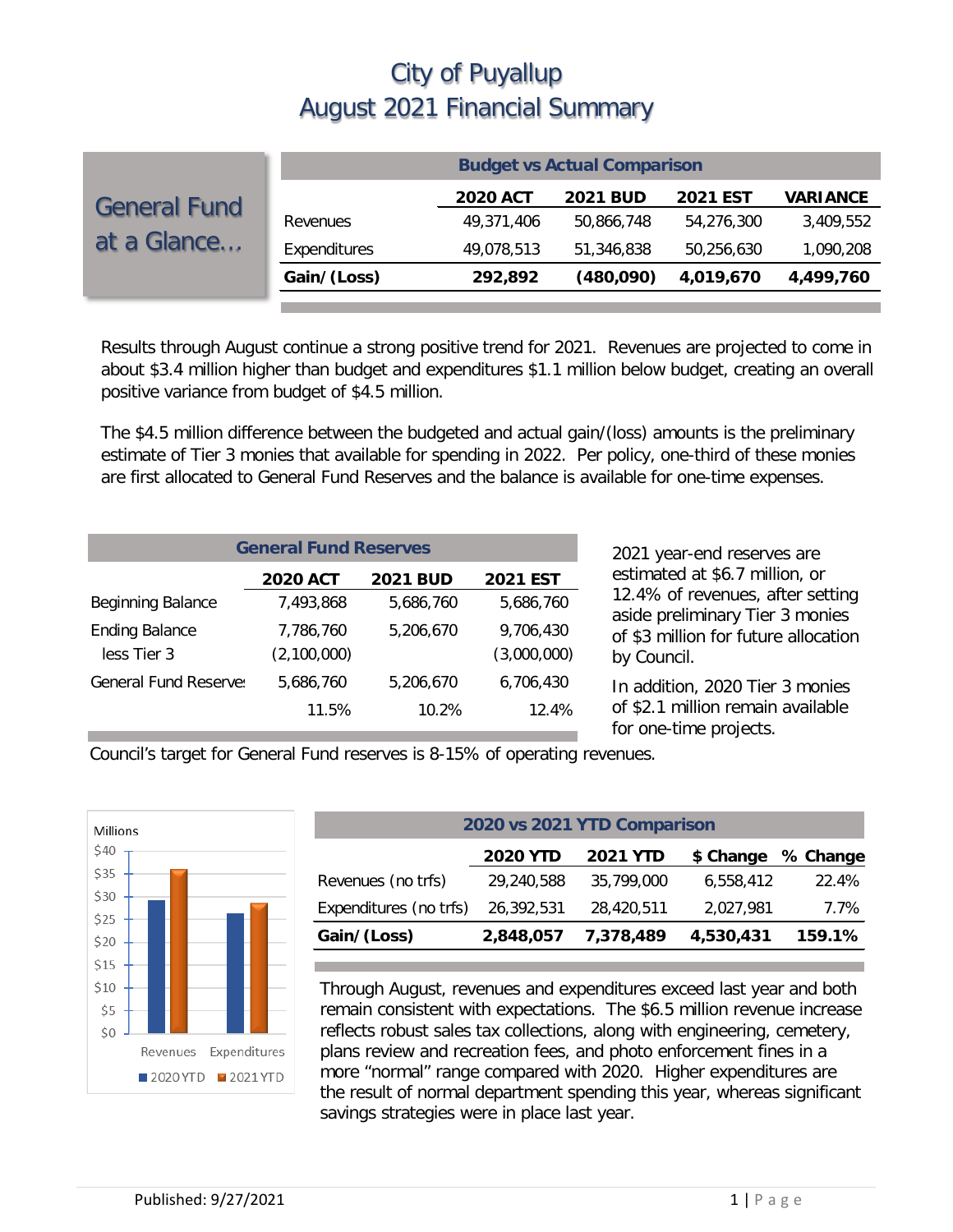| <b>General Fund Revenues by Type (excluding transfers)</b> |                 |                 |                 |                 |         |  |
|------------------------------------------------------------|-----------------|-----------------|-----------------|-----------------|---------|--|
|                                                            | <b>2021 BUD</b> | <b>2021 YTD</b> | <b>2021 EST</b> | <b>VARIANCE</b> |         |  |
| Property Tax                                               | 9,370,130       | 5,172,329       | 9.498.500       | 128,370         | 1.4%    |  |
| Sales & Use Tax                                            | 24,495,870      | 17,963,424      | 26,897,500      | 2,401,630       | 9.8%    |  |
| Other Tax                                                  | 5,207,240       | 3,078,834       | 5,134,100       | (73, 140)       | $-1.4%$ |  |
| Licenses & Permits                                         | 1,888,360       | 1,639,441       | 2.247.300       | 358,940         | 19.0%   |  |
| Intergovernmental                                          | 2,625,312       | 2,131,022       | 2,663,900       | 38,588          | 1.5%    |  |
| <b>Charges for Services</b>                                | 3,314,986       | 2.647.764       | 3.547.000       | 232,014         | 7.0%    |  |
| Fines & Forfeitures                                        | 3,414,410       | 2,417,481       | 3,326,200       | (88, 210)       | $-2.6%$ |  |
| Miscellaneous                                              | 480,440         | 748,706         | 891,800         | 411,360         | 85.6%   |  |
| <b>Total Revenues</b>                                      | 50,796,748      | 35,799,000      | 54,206,300      | 3,409,552       | 6.7%    |  |

Revenues are budgeted conservatively per the budget stability policy, with two exceptions for sales tax and development engineering fees. Through August, overall sales tax continues a strong trend of economic recovery. Other revenues are coming in essentially as expected during a "normal" year.

**Sales Tax:** Retail Trade and Professional & Other Services sectors continue to be strong performers in terms of sales tax. Construction has significantly improved since the beginning of the year and is on track to be consistent with 2019 collections. While Accommodations/Food has been the hardest hit by the pandemic, sales tax collections over the past few months have been at pre-pandemic levels, a positive sign that recovery in this sector is finally underway.

**Licenses & Permits:** Building permits are expected to exceed budget by \$350,000.

**Miscellaneous:** Includes \$330,000 of one-time monies for the sale of property on South Hill.

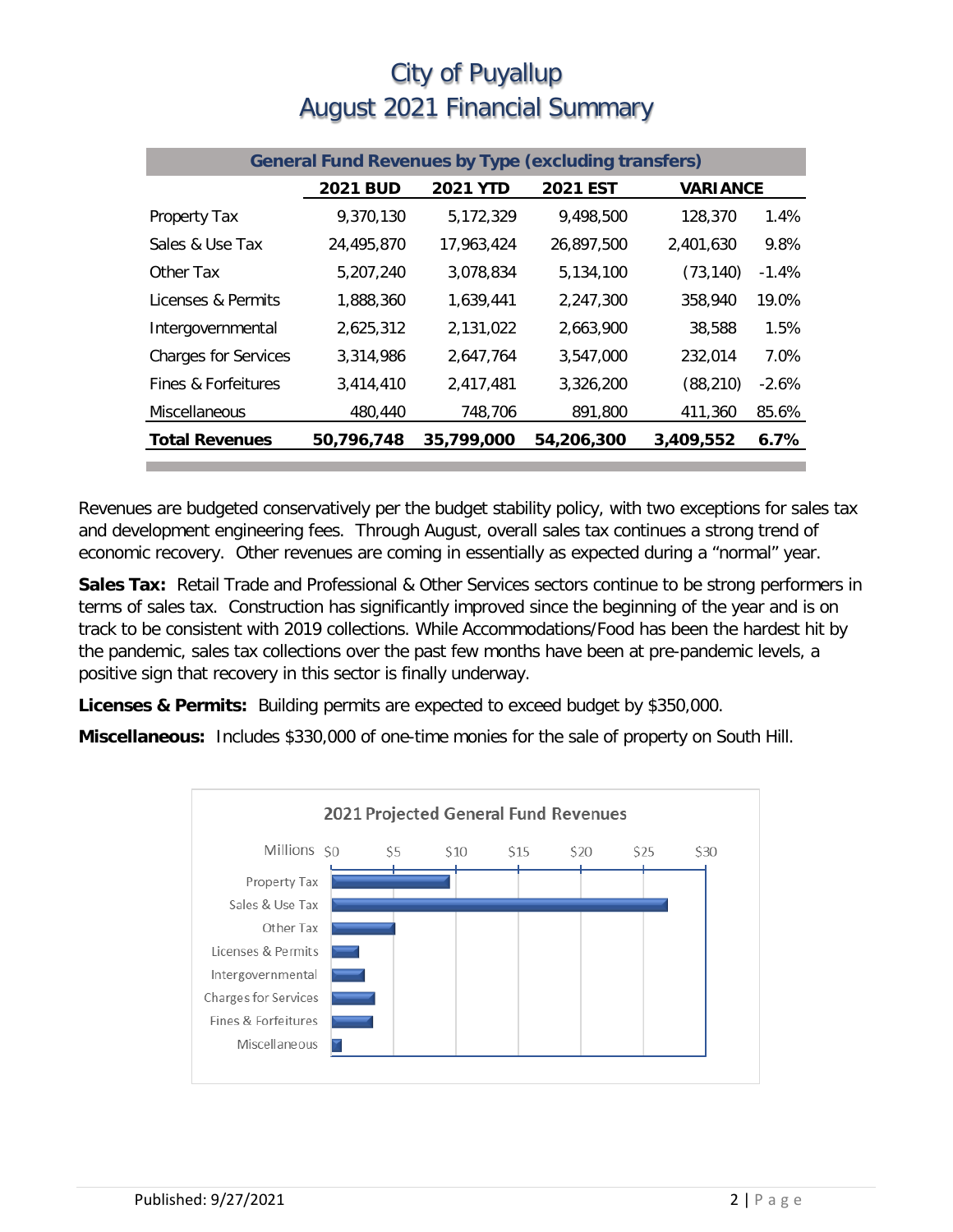| <b>General Fund Expenditures by Department (excluding transfers)</b> |                 |                 |                 |                 |         |  |
|----------------------------------------------------------------------|-----------------|-----------------|-----------------|-----------------|---------|--|
|                                                                      | <b>2021 BUD</b> | <b>2021 YTD</b> | <b>2021 EST</b> | <b>VARIANCE</b> |         |  |
| City Council                                                         | 225,120         | 125,566         | 206,740         | 18,380          | 8.2%    |  |
| City Manager                                                         | 1,251,338       | 732,288         | 1,121,490       | 129,848         | 10.4%   |  |
| City Clerk                                                           | 391,700         | 244,896         | 371,730         | 19,970          | 5.1%    |  |
| Dev & Permiting Svcs                                                 | 4,759,828       | 2,916,268       | 4,535,470       | 224,358         | 4.7%    |  |
| Finance                                                              | 758,710         | 471,887         | 733,270         | 25,440          | 3.4%    |  |
| Human Resources                                                      | 457,930         | 264,451         | 427,310         | 30,620          | 6.7%    |  |
| Legal                                                                | 1,274,060       | 851,672         | 1,289,100       | (15,040)        | $-1.2%$ |  |
| Library                                                              | 2,979,940       | 1,607,115       | 2,622,200       | 357,740         | 12.0%   |  |
| Municipal Court                                                      | 2,171,518       | 1,401,418       | 2,136,820       | 34,698          | 1.6%    |  |
| Non-Departmental                                                     | 909,433         | 341,930         | 861,170         | 48,263          | 5.3%    |  |
| Parks & Recreation                                                   | 6,260,789       | 3,608,569       | 5,986,820       | 273,969         | 4.4%    |  |
| Police                                                               | 22,457,212      | 14,520,841      | 22,419,240      | 37,972          | 0.2%    |  |
| Public Works                                                         | 2,808,400       | 1,333,611       | 2,604,410       | 203,990         | 7.3%    |  |
| <b>Total Expenditures</b>                                            | 46,705,978      | 28,420,511      | 45,315,770      | 1,390,208       | $3.0\%$ |  |

No major expenditure variances through August. Departments are authorized to spend up to their adopted budgets, without specific action needed to reduce spending. This could change if revenue projections become negatively impacted at any point in the year, although this seems unlikely given current trends.



General Government: City Council, City Clerk, City Manager, Finance, Human Resources, Legal, Non-Dept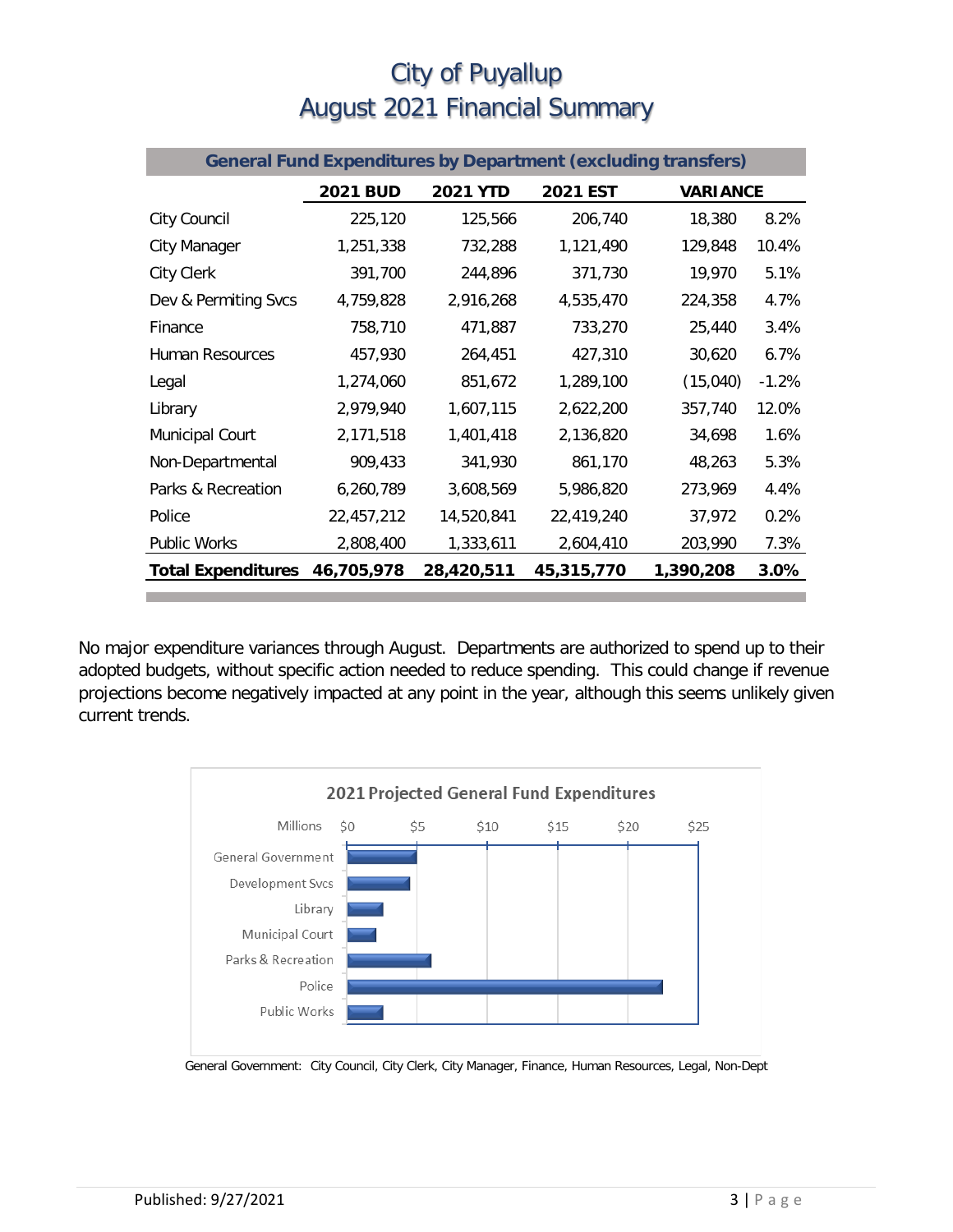#### Street Fund at a Glance… (excluding intrafund transfers)

The Street Fund accounts for repairs and maintenance, debt service and construction of city streets. Grants and other non-city monies are aggressively pursued to help offset costs of eligible capital projects.

|                                  | <b>Street Fund</b> |                 |                 |
|----------------------------------|--------------------|-----------------|-----------------|
|                                  | <b>2020 ACT</b>    | <b>2021 BUD</b> | <b>2021 YTD</b> |
| <b>Beginning Balance</b>         | 8,934,353          | 10,215,288      | 10,215,288      |
| <b>Fuel Tax/Multimodal Funds</b> | 385,937            | 429,490         | 248,648         |
| <b>Traffic Impact Fees</b>       | 662,116            | 1,200,000       | 1,243,064       |
| Capital Project Grants           | 1,932,349          | 9,735,429       | 5,635,180       |
| Other Revenues                   | 413,163            | 652,560         | 8,640           |
| Transfers In                     | 5,831,629          | 6,953,718       | 83,014          |
| <b>Total Revenues</b>            | 9,225,195          | 18,971,197      | 7,218,547       |
| <b>Operating Expenses</b>        | 1,784,997          | 2,077,810       | 2,362,928       |
| Debt Service                     | 1,156,219          | 1,031,770       | 1,030,763       |
| Capital Projects                 | 5,003,043          | 24, 182, 436    | 4,942,300       |
| <b>Transfers Out</b>             |                    |                 |                 |
| <b>Total Expenditures</b>        | 7,944,260          | 27,292,016      | 8,335,990       |
| <b>Ending Balance</b>            | 10,215,288         | 1,894,469       | 9,097,844       |

Transfers In from GF Tier 1, Budget Stability, REET and LIFT grant.

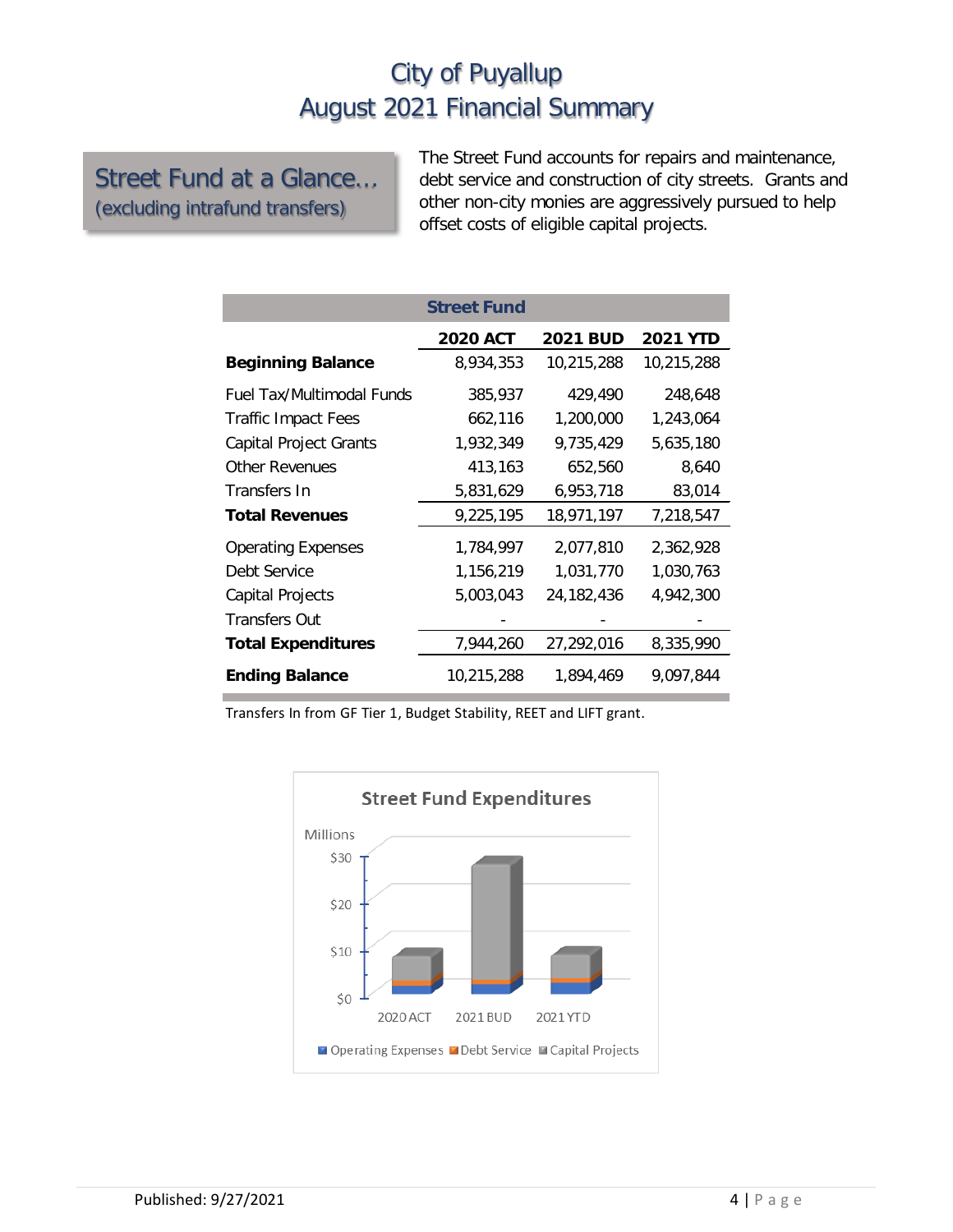#### Utilities at a Glance… (excluding transfers)

City utilities (sanitation, water, wastewater and stormwater) are funded with user and system development charges, which are expected to cover the operations, debt service and capital needs of the utility.

In response to the economic hardship on residents and businesses resulting from the state-wide response to COVID-19, the City has expanded the utility payment extension policy and waived late fees. Both are scheduled to be in effect until 60 days after the state of emergency is lifted. At that point, the regular payment extension and late fee policies will resume. As the months have gone by, delinquent account balances have increased substantially to nearly \$450,000 versus a pre-pandemic average of \$250,000. Pierce County has implemented a customer relief program and \$300,000 of City ARPA monies have been reserved for this purpose. We are hopeful that these programs will provide sufficient aid to those of our customers needing assistance.

| <b>Combined Utility Funds</b> |                 |                 |                 |  |  |  |  |
|-------------------------------|-----------------|-----------------|-----------------|--|--|--|--|
|                               | <b>2020 ACT</b> | <b>2021 BUD</b> | <b>2021 YTD</b> |  |  |  |  |
| <b>Beginning Balance</b>      | 25,225,934      | 27.835.990      | 27,835,990      |  |  |  |  |
| User Fees                     | 23,709,811      | 24,478,020      | 16,817,692      |  |  |  |  |
| <b>System Dev Charges</b>     | 1,945,322       | 1,980,860       | 2.746.338       |  |  |  |  |
| Other Revenues                | 338,556         | 294,200         | 142,877         |  |  |  |  |
| Grants                        | 1,257,782       | 6,402,477       | 724,811         |  |  |  |  |
| <b>Total Revenues</b>         | 27,251,471      | 33, 155, 557    | 20,431,718      |  |  |  |  |
| <b>Operating Expenses</b>     | 16,724,182      | 18,760,230      | 12,507,093      |  |  |  |  |
| Debt Service                  | 1,039,799       | 347,200         | 55,614          |  |  |  |  |
| <b>Capital Projects</b>       | 6,877,434       | 36,980,737      | 2,839,909       |  |  |  |  |
| <b>Total Expenditures</b>     | 24,641,415      | 56,088,167      | 15,402,616      |  |  |  |  |
| <b>Ending Balance</b>         | 27,835,990      | 4.903.380       | 32.865.092      |  |  |  |  |

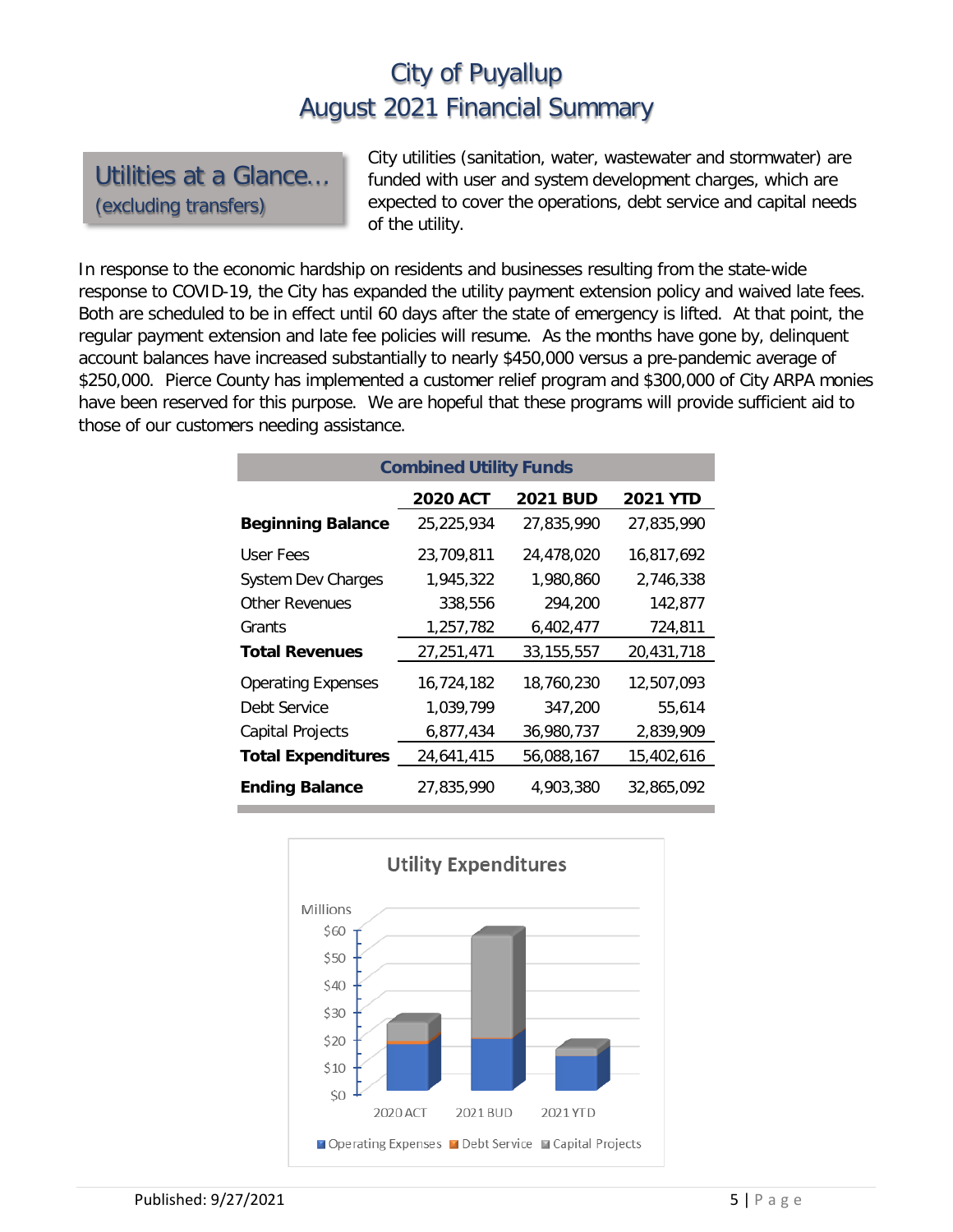| <b>City-Wide Cash and Investments</b> |            |            |                |            |                |                 |  |
|---------------------------------------|------------|------------|----------------|------------|----------------|-----------------|--|
|                                       | 2016 YE    | 2017 YE    | <b>2018 YE</b> | 2019 YE    | <b>2020 YE</b> | <b>2021 AUG</b> |  |
| General Fund                          | 1,714,189  | 5,613,564  | 7,188,466      | 7,504,974  | 7,786,760      | 12,690,610      |  |
| General Fund - Other                  | 3,504,895  | 2,648,335  | 2,806,831      | 2,798,442  | 4,486,592      | 4,708,661       |  |
| Special Revenue                       | 7,245,450  | 9,455,865  | 4,562,016      | 5,261,402  | 5,119,889      | 14,214,147      |  |
| Debt Service                          | 282,095    | 288,292    | 305,283        | 517,046    | 505,658        | 3,018,207       |  |
| <b>Street Capital Projects</b>        | 3,486,440  | 5,273,289  | 5,476,894      | 8,915,411  | 10,215,288     | 9,110,968       |  |
| Parks Capital Projects                | 1,150,658  | 1,896,328  | 4,879,439      | 2,904,086  | 2,948,859      | 3,811,345       |  |
| <b>Facility Capital Projects</b>      | 119,948    | 121,076    | 558,137        | 1,984,322  | 1,961,283      | 1,907,754       |  |
| <b>Enterprise - Utilities</b>         | 23,046,430 | 25,887,173 | 23,569,469     | 25,214,816 | 27,833,412     | 32,756,314      |  |
| Enterprise - Pavilion                 | 101,306    | 87,234     | 97,165         | 95,158     | 90,373         | 106,220         |  |
| <b>Internal Service</b>               | 7,545,047  | 7,662,713  | 8,350,700      | 8,885,049  | 8,008,817      | 8,113,021       |  |
| Total                                 | 48,196,459 | 58,933,870 | 57,794,399     | 64,080,707 | 68,956,931     | 90,437,248      |  |

**General Fund:** Comparing 2016 and 2020 ending cash, the balance has grown by \$6.2 million. This is intentional growth to ensure adequate reserves for cash flow purposes and in case of an economic downturn.

**All Other Funds:** As of 2020 year-end, the cash balances for all other funds combined have grown by \$15.5 million since 2016, largely due to a significant increase in funding available for capital projects.

Special Revenues include \$5.9 million in ARPA monies received in July, which is half of the City's total allocation. The remaining half is expected in July/August 2022.